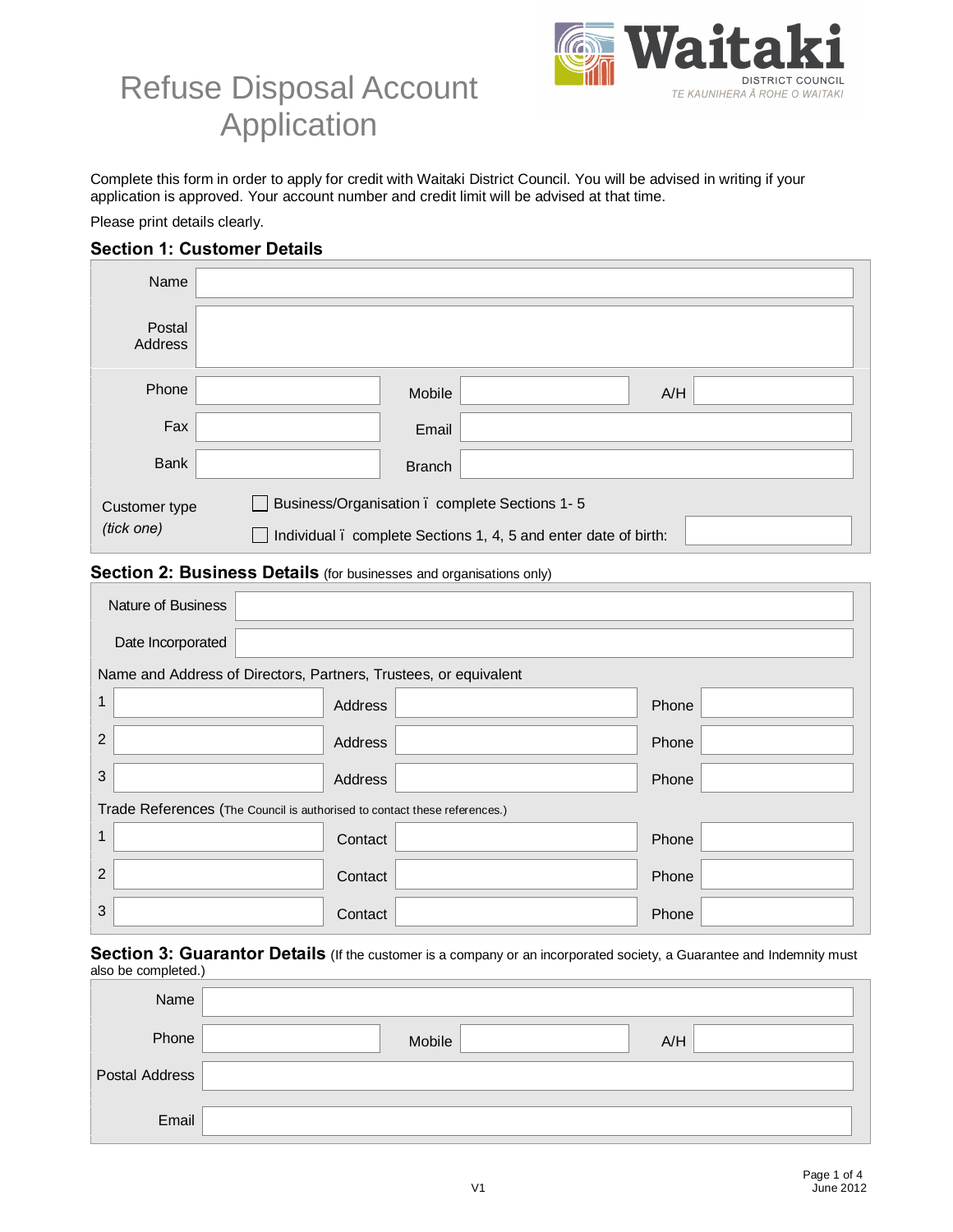## **Section 4: Account Contact Details**

|                | Account Contact Person (if different from section 1) |
|----------------|------------------------------------------------------|
| Phone          | A/H<br>Mobile                                        |
| Postal Address |                                                      |
| Email          |                                                      |

### **Section 5: Declaration and Signature**

Read the following and **sign** below.

#### **TERMS AND CONDITIONS OF PAYMENT**

- 1. The Customer will pay the Council for the goods or services by the 20th day of the month following the date the invoice is issued.
- 2. Where payment is not made in accordance with clause 1 the Customer agrees to pay the Council:
	- 2.1 Interest calculated daily at the rate of 15% per annum on all overdue amounts from the date of default until all overdue amounts are paid to the Council.
	- 2.2 All costs and expenses (including debt collection fees or legal fees), incurred by the Council in seeking to recover the overdue amount.
	- 2.3 An administrative fee of either 10% of the overdue amount or \$300 (whichever is less) as a contribution towards the Councilos internal administrative costs incurred in seeking to recover the overdue amount.
- 3. Under no circumstances will the Customer be entitled to withhold any monies which are due and owing to the Council.
- 4. The Council is entitled to apply all payments received from the Customer, first in reduction of interest and costs and then in reduction of any amounts invoiced.
- 5. Payment shall become immediately due without notice if:
	- 5.1 The Customer commits a breach of this agreement.
	- 5.2 The Customer is a company, a liquidator, receiver, or a statutory manager is appointed or the company amalgamates without the prior written approval of Council.
	- 5.3 Any judgment against the Customer remains unsatisfied for 7 or more days.
	- 5.4 The Customer becomes insolvent, makes an assignment or compromise for the benefit of its creditors or ceases to carry on business.
- 6. If any person uses the Customeros account, the Customer will be liable for all amounts outstanding under this agreement.
- 7. The Customer will notify the Council of any change of address or account details by contacting the Council in writing.

#### **Variation by Council**

8. The Council can vary this agreement at any time by sending the Customer and Guarantor written notice of the proposed variations. If the Customer and Guarantor do not confirm in writing that they do not accept the proposed variations within 21 days from the date on which the written notice is sent, then the proposed variations will apply. If the Customer or Guarantor does not accept the proposed variations, then the Council can terminate this agreement by giving 7 days notice and all amounts owing under the agreement become payable immediately.

#### **Consumer Guarantees Act 1993**

9. Where the Customer is a business, the Customer confirms the supply of goods or services is for business purposes and the Consumer Guarantees Act 1993 will not apply.

#### **Privacy Act 1993**

10. The Customer and Guarantor understand the Council is collecting the information in this application form for the purposes of credit approval, establishing credit limits and administering the Customeros account. This may require information to be provided to other business units within the Council, the Councilos solicitors, external debt collection agencies, credit reporting and other agencies required from time to time to be involved in the administration of the Customerop account or enforcement of this agreement and/or guarantee. The Customer and Guarantor authorise any person or company to provide the Council with such information as the Council may require to administer and enforce this agreement and/or guarantee.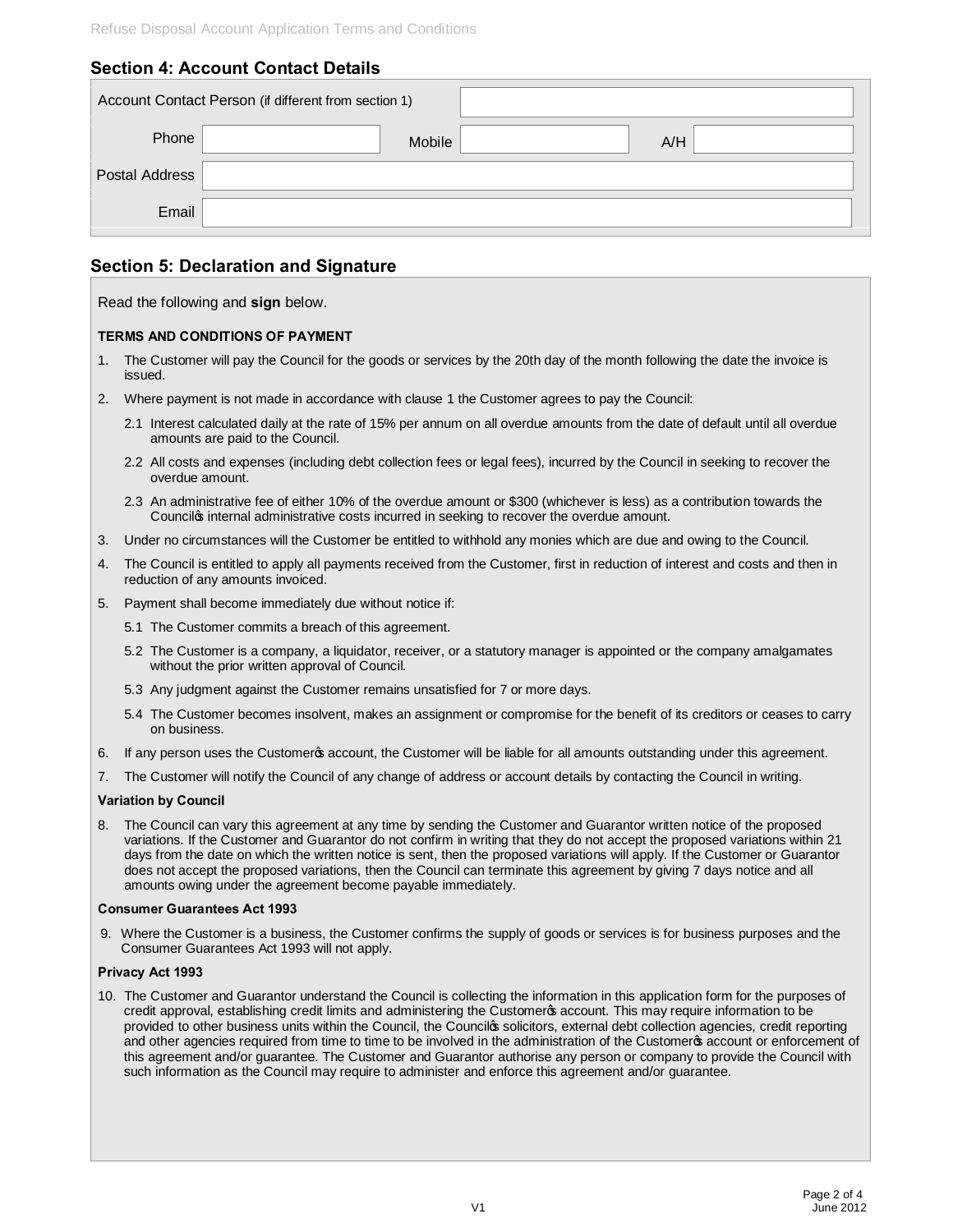- 11. The Customer authorises the Council to release to the Guarantor or the Guarantoros solicitors any information the Council holds in respect of:
	- 11.1 The purposes for which credit has been requested by the Customer;
	- 11.2 The current amount of the Customer<sup>®</sup> indebtedness to the Council;
	- 11.3 The amount of credit available to the Customer;
	- 11.4 The amount of any new credit facility requested by the Customer.

#### **The Council's Role as Local Authority**

12. The Council is a Local Authority that has regulatory functions and obligations. This agreement cannot affect or derogate from any such functions and obligations.

#### **Health & Safety**

13. All persons entering Landfill or Resource Recovery Park sites do so at their own risk to their vehicle or self. All care will be taken to minimise risks. All persons entering a Landfill or Resource Recovery Park site, must comply with the Health & Safety Act 1992.

#### **DECLARATION**

The Customer agrees that where the Waitaki District Council ( $\pm$ he Councilà supplied the Customer with goods and/or services, the following terms and conditions will apply:

- · the Terms and Conditions of Payment
- the Guarantee and Indemnity (if applicable)
- · any additional Terms and Conditions agreed in writing between the Council and the Customer.

Where the Customer is a business or organisation identified in Section 2 of this agreement, the Customer declares that credit granted under this agreement is to be used for business and/or investment purposes.

Where the Customer is a company or incorporated society and the Council requires a guarantee, the Customer will ensure that the Guarantor guarantees to the Council the performance of all obligations and all payments due under this agreement. The Customer acknowledges that credit will not be given under this agreement until such a guarantee is executed.

I confirm that I have read and understand the terms and conditions of payment of this agreement..

| Customer<br>Signed   |          | Date |     |
|----------------------|----------|------|-----|
| Customer<br>Name     | Position |      |     |
| Phone                | Mobile   |      | A/H |
| <b>Email Address</b> |          |      |     |
|                      |          |      |     |
|                      |          |      |     |
| Customer<br>Name     | Position |      |     |
| Phone                | Mobile   |      | A/H |
| <b>Email Address</b> |          |      |     |